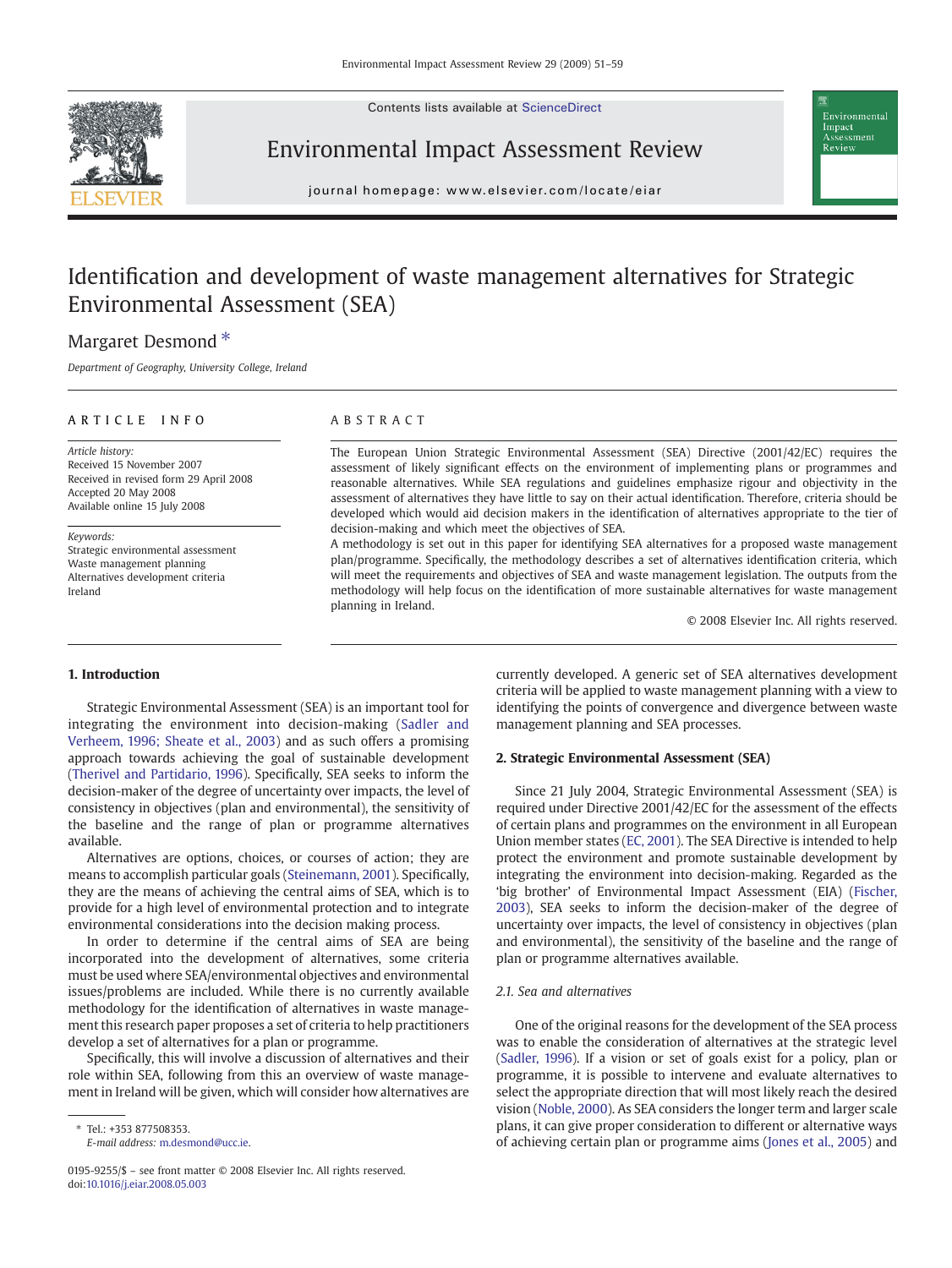the central aims of SEA. While the development of alternatives is a legal requirement under the SEA Directive, [Noble \(2000\)](#page--1-0) further argues that the formulation of alternatives is a core activity in the achievement of sustainable development.

The promotion of sustainable development through the identification of alternatives requires the inclusion of socio-economic and biophysical elements and their interrelations and interdependency in both the long and short term [\(Gibson, 2006](#page--1-0)). To determine which alternatives are most likely to facilitate progress towards sustainability, it is necessary to think through the rationale for decision making and the criteria upon which decisions are made. In making explicit the criteria upon which decisions are made the interests of accountability, process credibility and learning are served ([Gibson](#page--1-0) [et al., 2005](#page--1-0)). In this way a very real argument can be made for the identification of alternatives decision criteria tailored for the SEA process.

Within SEA the consideration of alternatives broadly follows a three-step process: 1) the identification/development of alternatives; 2) the assessment of the environmental effects of the chosen alternatives and; 3) documentation of how the preferred alternative was chosen with a view to supporting transparent and inclusive decision making ([Therivel, 2004\)](#page--1-0). In this paper the emphasis is on the establishment of SEA specific decision criteria for the identification of alternatives, which will be applied to waste management planning in Ireland.

#### 2.2. Sea in Ireland

The SEA Directive was transposed directly into Irish law in 2004 to ensure that all substantive and procedural requirements of the Directive were met. Under Irish regulations the types of plans and programmes subject to SEA include: agriculture, forestry, fisheries, energy, industry, transport, waste management, water management, telecommunications and tourism and those which set the framework for future development consent of projects listed in Annexes 1 and 2 of the Environmental Impact Assessment Directive, and land use planning.

Since July 2004 approximately fifty-eight Strategic Environmental Assessments have been completed or partially completed in Ireland at a number of planning tiers and across a variety of sectors (mainly land use planning) by a number of local authorities ([Desmond, 2007a](#page--1-0)). While no waste management planning SEAs have been completed to date (a non statutory pilot SEA of the Midlands Waste Management Plan was conducted in 2005), the National Hazardous Waste Management Plan is currently the subject of an SEA. In the near future all of the country's Regional Waste Management Strategies will be subject to review and SEA. In advance of this process, criteria for the development of alternatives, which will meet the requirements of SEA, must be set out for practitioners with a view to assisting waste management planning in Ireland to meet its increased environmental obligations.

#### 3. Overview of waste management planning in Ireland

The generation of waste in Ireland is considered to be high by international standards [\(OECD, 2005; Eurostat, 2005\)](#page--1-0). While this reflects improved national data collection and reporting in terms of availability and the accuracy of the information provided [\(Forfas,](#page--1-0) [2006; Eunomia, 2007](#page--1-0)), actual increases have occurred in line with the emergence of the so-called 'Celtic Tiger' economy ([Clinch et al., 2002;](#page--1-0) [Taylor, 2001\)](#page--1-0). However, an adequate waste infrastructure has not developed in tandem ([EPA, 2004; Forfas, 2003; EEA, 2005; Eunomia,](#page--1-0) [2007](#page--1-0)). The pressures generated by increased waste and lack of infrastructure has had a number of undesirable impacts such as the export of waste, illegal dumping, fly tipping and backyard burning. For example, significant quantities of recyclable waste materials are

exported for recovery and recycling as an indigenous recycling industry is almost non-existent [\(EPA, 2006\)](#page--1-0). Such pressures have placed an enormous burden on local authorities to effectively manage municipal solid waste [\(Desmond, 2006\)](#page--1-0).

Increasingly, the governance of waste in Ireland is spread across a number of private operators and local authorities. Recently, there have been rapid changes due to the continued development and consolidation of the private sector, the changing role of local authorities as service providers and competitors within the industry, and the movement towards full cost recovery for waste services [\(DoEHLG,](#page--1-0) [2006a](#page--1-0)). In this context there would seem to be "limited control over waste by any organisation" ([Eunomia, 2007:](#page--1-0) 46). This has major implications for the provision of large scale infrastructure such as incinerators which must be guaranteed a constant supply of waste to be economically viable. Thus, the nature of waste governance has an important role to play in the development of alternatives and options.

Until the mid 1990's waste legislation in Ireland was based on Public Health Acts (1878) [\(Fahy, 2003\)](#page--1-0). Today, the Environmental Protection Agency Act (1992), the Waste Management Acts (1996 to 2001), the Protection of the Environment Act (2003) and economic instruments including the landfill and plastic bags levies coupled with the policy documents Changing Our Ways ([DoELG, 1998](#page--1-0)), Preventing and Recycling Waste: Delivering Change [\(DoELG, 2002](#page--1-0)), Taking Stock and Moving Forward [\(DoELG, 2004](#page--1-0)) and the National Biodegradable Waste Strategy [\(DoEHLG, 2006b](#page--1-0)) represent a comprehensive framework for modernising waste management in Ireland.

National waste policy is firmly focused on the development of an 'integrated waste management' approach underpinned by the European Union 'waste hierarchy' ([EC, 1975\)](#page--1-0). The waste hierarchy of policy alternatives places greatest emphasis on waste prevention, minimisation, re-use, recycling, energy recovery and the environmentally sustainable disposal of residual waste ([DoELG, 1998, 2002](#page--1-0)). The integrated approach to waste management suggests a mix of policy alternatives. More recently the EU's Sixth Action Programme [\(COM 31](#page--1-0) fi[nal, 2001](#page--1-0)) addressed the need to decouple economic activity and environmental degradation. In addition the Programme also advocated enhanced public participation in waste management planning ([Morrissey and Phillips, 2007](#page--1-0)).

One of the main objectives of national policy is to drive waste up the hierarchy and away from landfill in favour of a range of treatment options. Key national targets are contained in the policy documents Changing Our Ways and the National Biodiversity Strategy (Table 1). However, progress towards the achievement of these targets has been mixed.

The implementation of national policy has been based on the formulation of waste management strategies and plans at regional (known as Regional Waste Management Plans (RWMPs)) and local levels. Seven regions (involving 31 local authorities) ratified waste plans, while the three remaining authorities have prepared individual plans ([Boyle, 2001\)](#page--1-0), which are subject to review on a five yearly basis.

Table 1 Waste targets to be achieved by 2013

| Targets to be achieved by 2013                              | Progress to targets by<br>2005 |
|-------------------------------------------------------------|--------------------------------|
| Diversion of 50% of household waste from landfill           | 22.7%                          |
| Minimum 65% reduction in biodegradable wastes consigned     | 34.9%                          |
| to landfill                                                 |                                |
| Recycling of 35% of municipal waste                         | 34.6%                          |
| Recycling of 85% of construction and demolition waste (C&D) | 86.9%*                         |

⁎This figure is based on C&D waste collected as reported by local authorities (source: [DoELG, 1998](#page--1-0), [EPA, 2006](#page--1-0)). However, the [EPA \(2006\)](#page--1-0) argues there are discrepancies between the figures reported by local authorities and those recovered by waste operators.